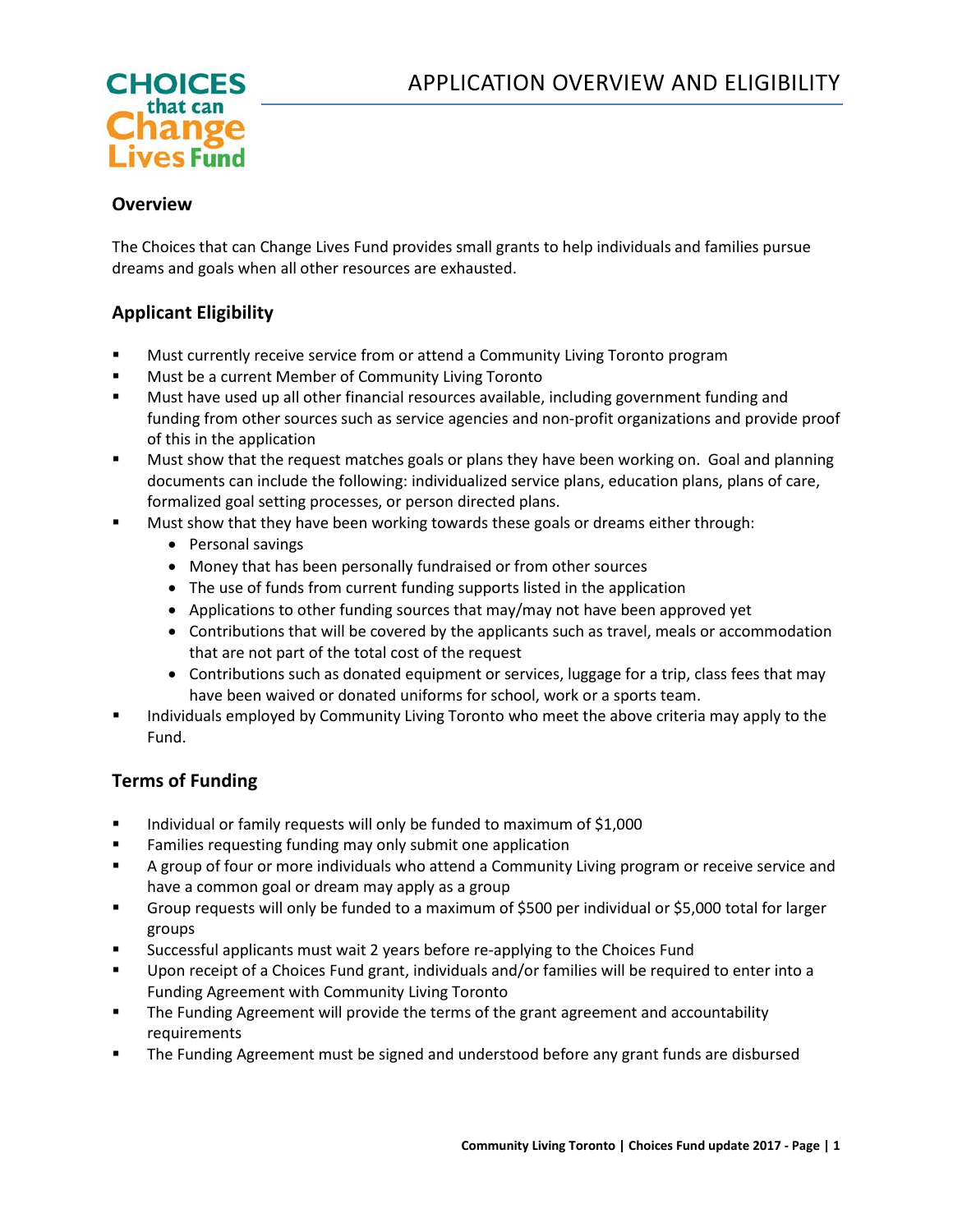**Examples of the types of grants funded when there is a clear connection to a dream or goal that the family or individual has been working towards**

- **Classes or tutoring**
- **Music lessons**
- **Camp or recreational activities**
- **Concerts or sporting events**
- Assistive technology accessible hardware or software
- Extra daytime relief or evening respite support to help with community participation goals
- **Travel assistance for family visits or vacations**
- Gym memberships or sports team fees
- Sports equipment
- Support worker subsidy when linked to community participation goals
- Community outings or additional support worker help to support travel training goals

## **Occasionally requests for the following may be funded when there is a clear link to the applicants goals and dreams and to help with community participation goals**

**Assistive devices** 

### **Grant requests not funded through the Choices that can Change Lives Fund include**

- **Requests for household goods and appliances**
- **Crisis needs**
- **EXECUTE:** Alternative or unproven therapies
- Veil beds
- **Speech or occupational therapy**

### **Important to note**

- The purpose of the Choices Fund is to provide small grants to assist individuals or families with dreams or goals they have been working on
- Applications submitted with invoices that are paid in full with travel or start dates prior to funding approvals, will be returned and not moved forward in the funding review process
- Applicants relying 100% on the Choices Fund without indication of any other contributions as listed as part of the eligibility will be returned and not moved forward in the funding review process

# **Applicants and/or their staff supports are encouraged to contact us to discuss their funding requests prior to submitting their application.**